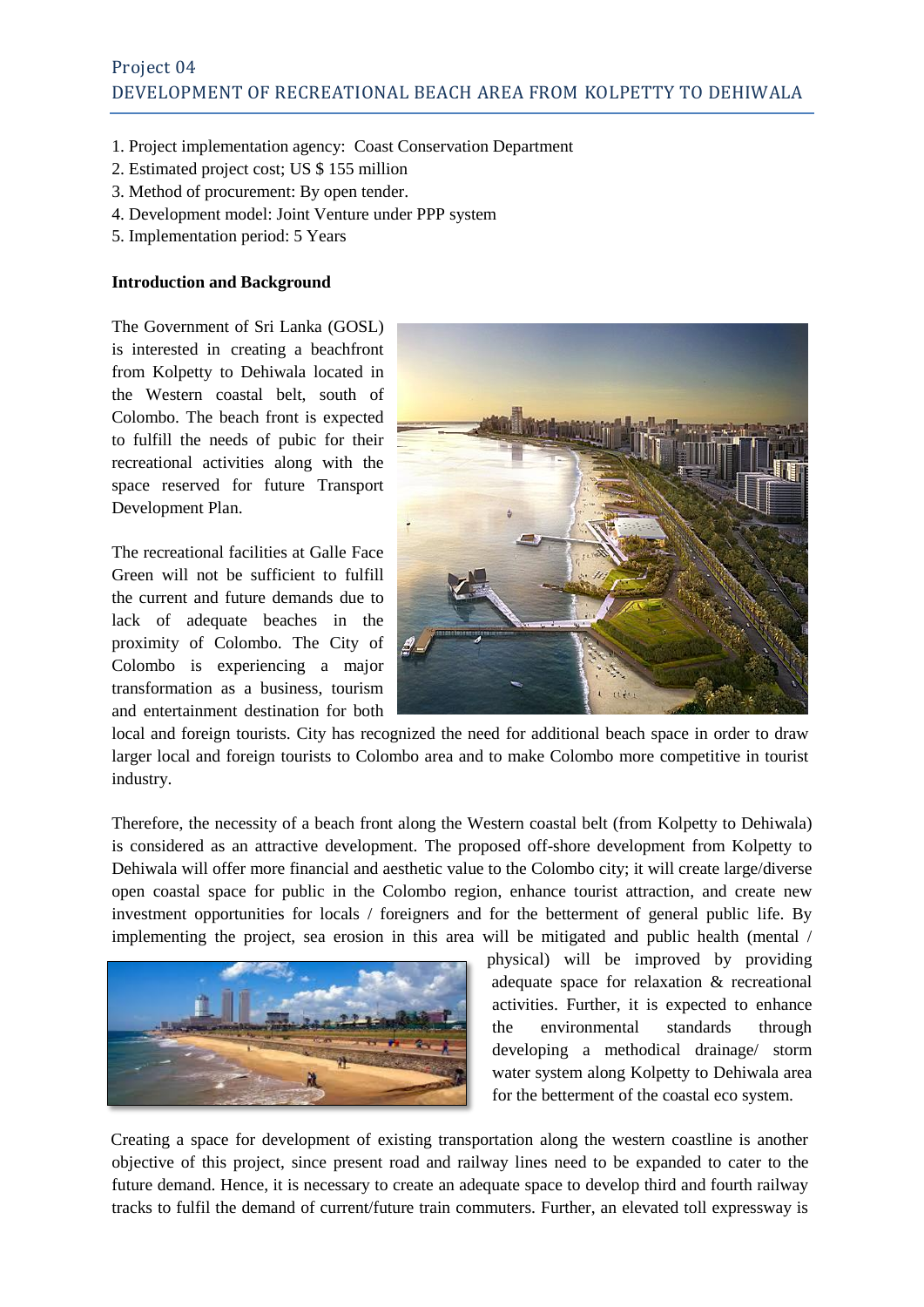proposed to be built on top of the railway tracks along the beachfront to reduce the city traffic in Colombo.

The proposed area currently does not have any beach front except in Wellawatta area. Presently, approximately 20-50 meters beach front is available in Wellawatta north to Wellawatta south and Dehiwala south to Dehiwala-Mount Lavinia. Hence, it is highly appropriate to develop a beach area for pubic recreational purposes particularly from Colpetty to Dehiwala area considering the necessity and long felt need to have a beach access for the public living in and around Colombo temporarily and permanently.

### **Project Requirement**

The proposed development plan is aimed to attract interested/potential investors (local/ foreign) to invest in design and building of proposed beach reclamation to generate a new coastal beach extent of approximately 100 hectares with the following minimum facilities by year 2020. (Proposed land fill expected to be extended 150 to 200m perpendicular to the shore line creating approximately 100 ha in total.

- Recreational activities (walking paths, safe bathing area, water related sports)
- World class aquarium
- Sport zone for public
- Children area
- Multi activity zone
- Turtle park
- Amusement park/ leisure park
- Attractive landscaping
- Solid waste / waste/storm water disposal and management
- Public open space, public access roads and car parks
- Sanitary facilities
- Establishment of Automatic Teller Machine (ATM) centers,
- Tourist police posts together with informative display boards, public announcement centers etc.

#### **Project Scope**

It is expected to receive proposals that will develop the beach areas to meet its highest standards and best use. Such use should not only result in revenues to investor, but should create a sufficient beach area for the recreational activities of the public and direct / indirect job opportunities for the society.

It is proposed to develop the beach area under a long-term ground lease agreement between GOSL and the investor.

The reclamation of the beach areas should be completed by the year 2020. A minimum of United States Dollars **(US\$) 150 million** investment is expected in developing this beach areas. The beach area/land created and developed on investor's choice (not exceeding 20 ha) and elevated toll road (Four Lanes) on a long term lease to a suitable investor on the selection of a suitable proposal.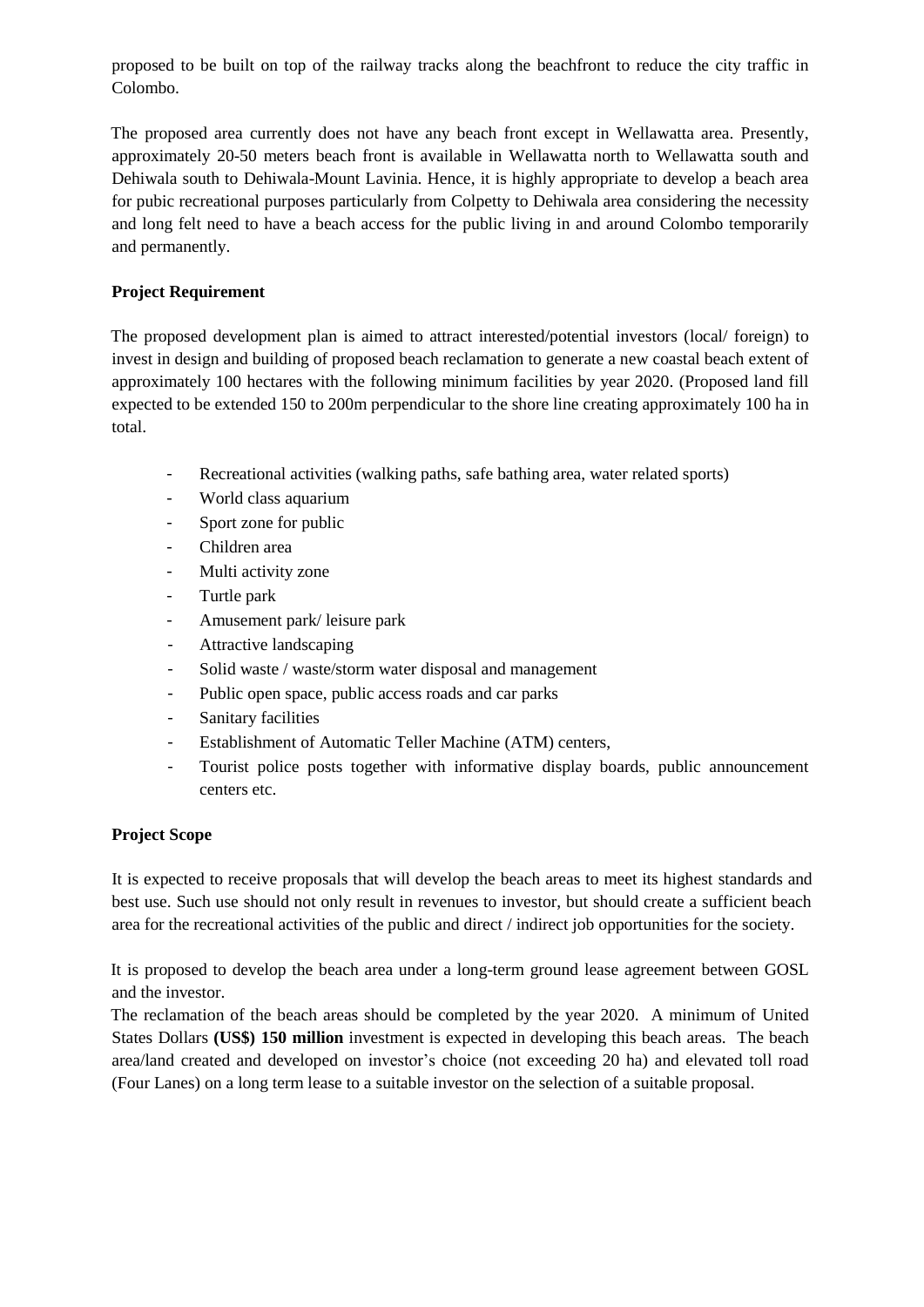## **Project Site**

Project site is located in the coastal belt of Western province from Colpetty to Dehiwala approximately 7 Kilometers long. There are two railway tracks located alongside to the proposed area. There are approximately 50 families settled in the proximity of the proposed area.



**Figure 01-present condition of the proposed area**

# **Project Components**

Since the proposed beach development needs to be an innovative activity, it should be designed to match with Sri Lankan identity and culture, where impact on environment has to be protected to the highest possible level. Accordingly, potential developer should necessarily undertake a comprehensive Environmental Impact Assessment (EIA) along with a sound feasibility study. Potential investors are expected to employ suitable techniques that lessen adverse environmental impacts of the project. This will result in a development, which will be efficient to operate, maintain and protect the health, well-being of the public in the surrounding area and the beach users. Identified below are several important techniques suggested for enhancing the environmental benefits of this proposed beach development.

- **Green Concept:** Investors are encouraged to adopt "Green Concept" throughout the project. Eco friendly, energy efficiency structures, facilities, equipment and appliances, to be used during the construction and operation of project facilities.
- **Waste Management**: An effective and efficient waste management practices and adaptation of internationally applicable storm water drainage, waste water and sewage management practices.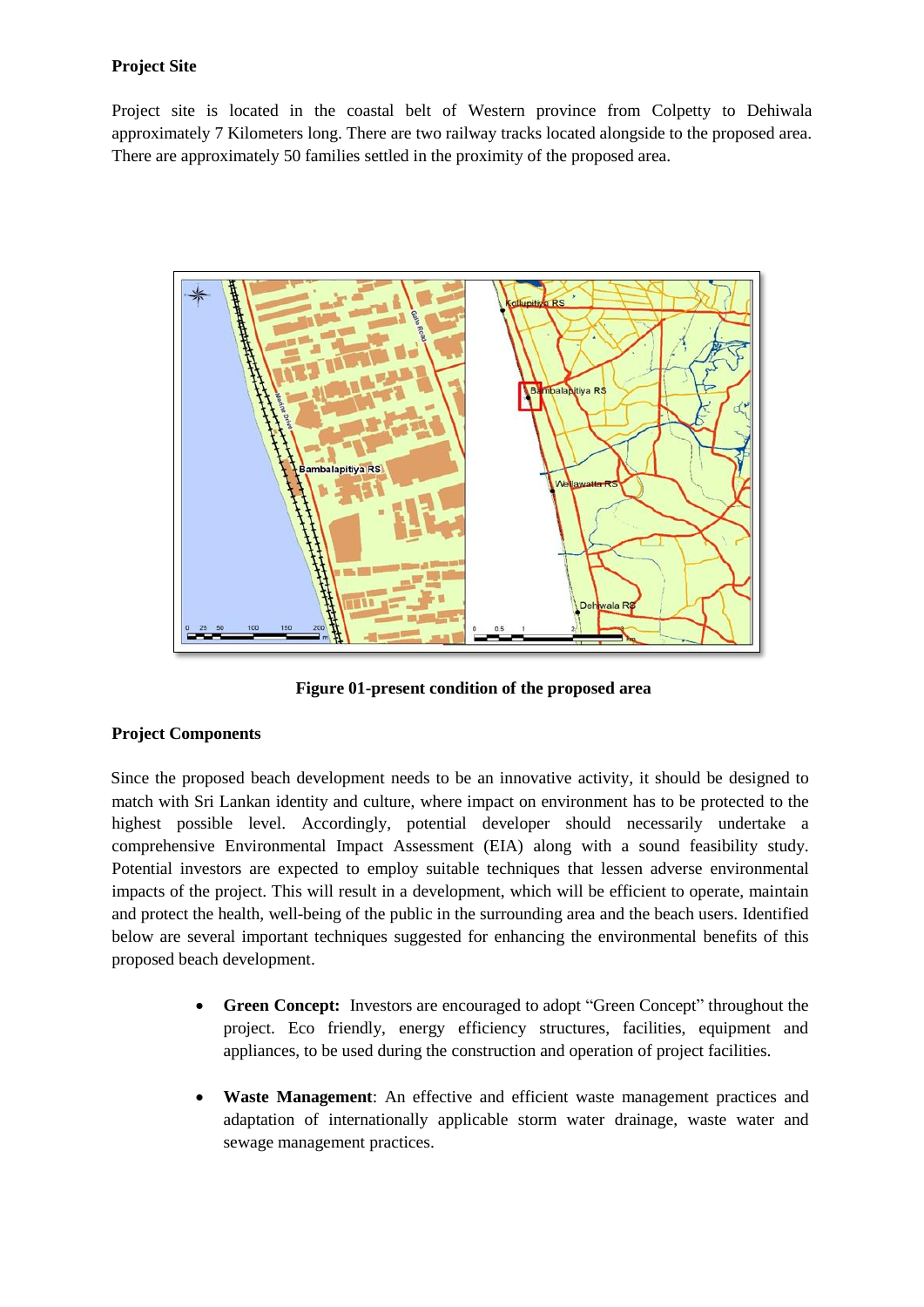- **Urban Heat Mitigation**: Construction of paved surfaces for large parking areas are significant contributors to the urban heat island effect. This effect can be minimized through introduction of landscaped islands and perimeter strips that are planted with shade trees.
- **Parking:** The project parking needs should be accommodated by developing a maximum number of parking lots to cater future demand arising through beach users/railway commuters. All parking facilities should be appropriately landscaped.
- **Sanitary/Drinking Water/Electricity**: Facilities for sanitary/drinking water/electricity needed to be catered for the large crowd expected to the beach front.
- **Safe Bathing Area**: Since there is inadequate safe sea bathing area in and around Colombo it is expected to fulfill this high demand requirement by incorporating safe sea bathing area as a project component.
- **Landscape Design:** Adequate landscaping should be provided to the beach area as much as possible. The landscape should feature plants that are either indigenous to the area, or are well-suited to Colombo climate. The proposed plantings should complement and reinforce the beach architecture in addition to enhancing the lush character of outdoor spaces with texture, color, and visual interest. On-site street trees are required in order to provide enclosure and shade.
- **Streetscape:** The site design should provide for and encourage a range of outdoor activities. The proposal should include both formal and informal spaces that are harmonious with the surrounding creating an exciting streetscape.

Ministry of Megapolis and Western Development (MM&WD) expects proposals incorporating above environmental strategies to the extent possible.



**Figure 02-proposed perched beach development project**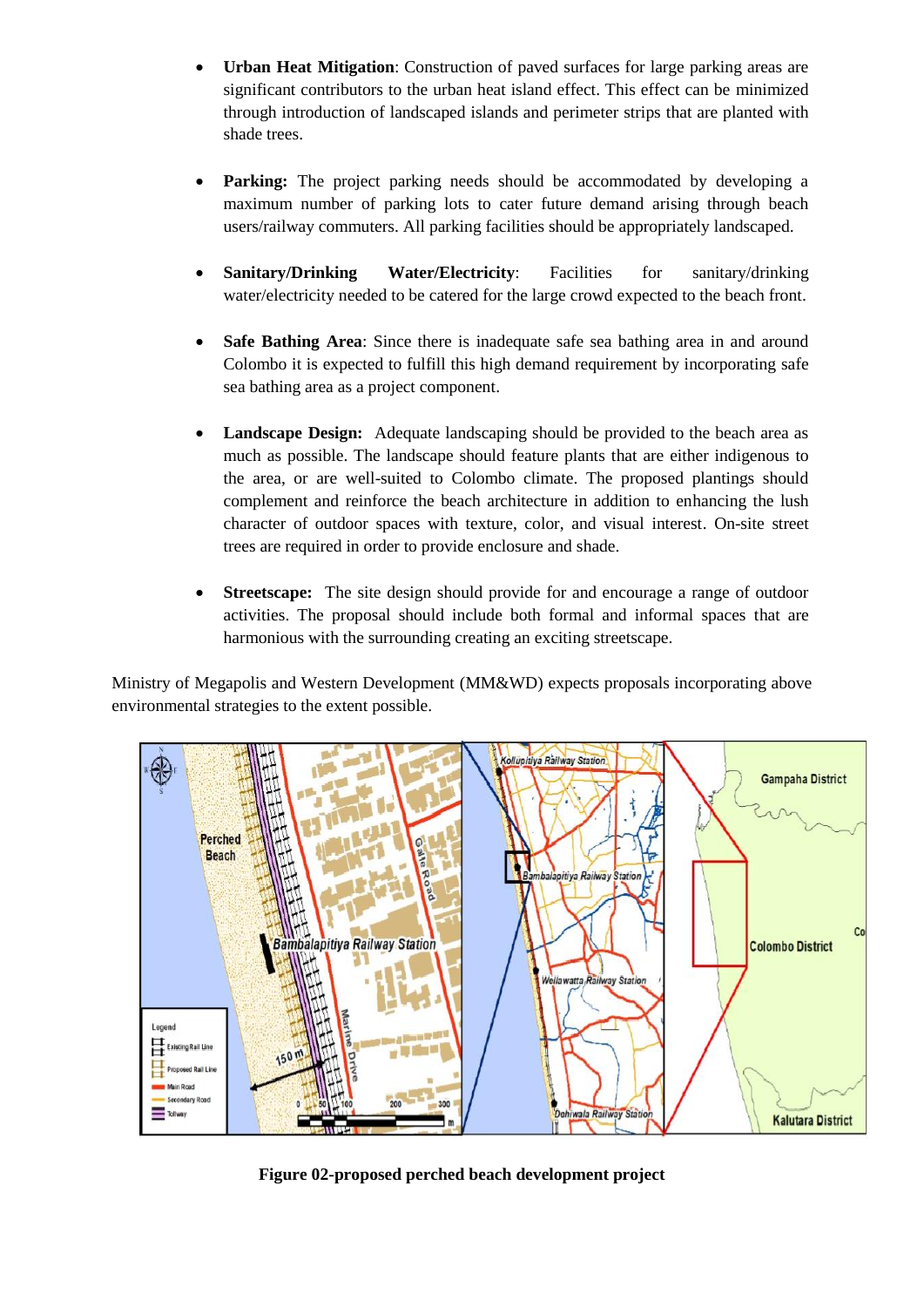### **Beach Development Plan**

- I. Acquisition, relocation, clearing, landscaping and development of lands to Sri Lanka Railways and the proposed beach front,
	- To prepare a detailed plan to relocate and accommodate approximately 50 families, 20 fishing families,  $\overline{03}$  restaurants &  $\overline{03}$  government institutions who occupy the coastal stretch along the proposed recreational beach area from Colpetty to Dehiwala and to be finally decided by the Urban Development Authority (UDA)/Sri Lanka Railways (SLR).
	- Relocation and Resettlement of approximately 50 families, 20 fishermen families, 03 restaurants & 03 government institutions who occupy the coastal stretch along the proposed recreational beach area and to be finally decided by the UDA/SLR.
	- To provide compensation/life upgradation for 20 fishing families and to be finally decided by the UDA/SLR.
	- All 14 drainage outlets currently exposed to the beach area between Colpetty to Dehiwala to be connected & stretched outwards as appropriate and to be finally decided by the Colombo Municipal Council (CMC).
	- Clear approx. 7 Km land stretch belongs to SLR from Colpetty to Dehiwala and to be finally decided by the UDA/SLR.
	- Landscaping the existing land /beach stretch along with the perched beach [inclusive root bowling of trees, street lighting, water supply, drainage/sewage system and to be finally decided by the UDA.
- II. Recreation and development of Beach Area
	- a. Construction of beach area from Colpetty to Dehiwala, as public recreational space and for tourism related activities with necessary landscaping with a Sri Lankan Identity and to construct public parking spaces/conveniences and ensure utility management and to be developed by the potential investor, subject to respective project approvals by Coastal Conservation Department (CCD) and CEA.
	- b. Construction of car park, wash room complex each near Colpetty, Bambalapitiya & Wellawatta railway stations
	- c. Construction of 03 overhead bridges (for pedestrian) at Colpetty, Bambalapity & Wellawatte for the public to access the beach from Marine Drive.
- III. Development of activities within the Beach Area
	- d. Provision for component/activities development related to recreation and leisure activities of maximum 20 ha within or in addition to the proposed beach development for commercial benefit of the investor.
	- e. Construction of a suitable boundary wall (minimum six feet high, to safeguard safety of the public and the tourists visiting the recreational area and to isolate disturbances coming from the rail movements) along the perimeter to separate third/fourth rail track from beach area.
	- f. Establishment of Amusement Park.
	- g. Establishment of Aquarium
	- h. Establishment of Turtle Park.
	- i. Building of walk paths
	- j. Establishment of 02 extra life guard stations [Coast Guard] along with tourist police posts at Bambalapitiya &Colpetty.
	- k. Establishment of two Reverse Osmosis (RO) plants at Bambalapitiya & Wellawatta to provide public with free drinking water.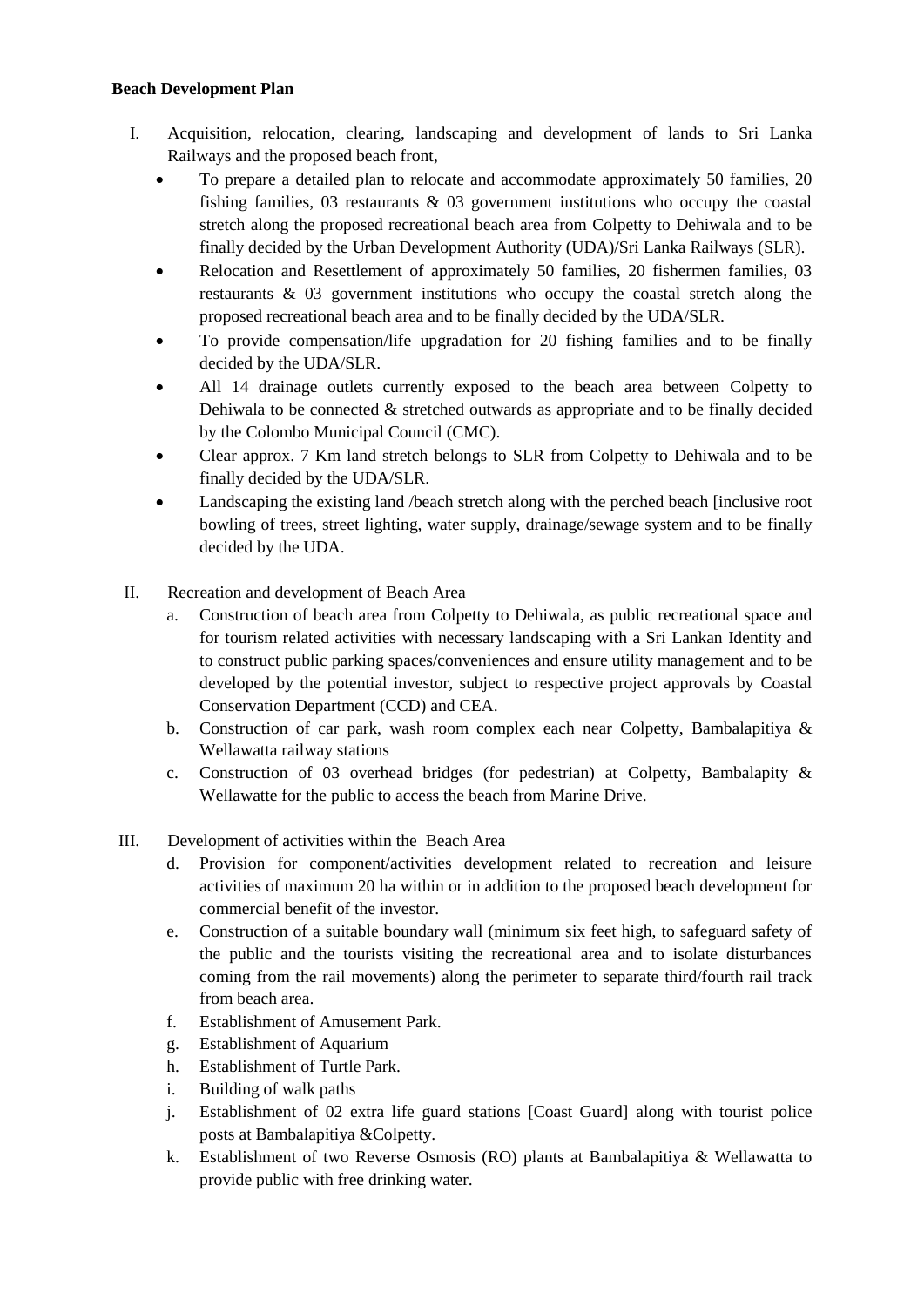- IV. Options For The Potential Investor
	- Renovation/construction of high rise buildings incorporating Colpetty, Bambalapitiya and Wellawatta railway stations as per investor's choice and to be finally decided by the SLR in consultation with MM&WD.
	- Construction of an elevated road (Toll) on top of railway tracks as per the investor's choice and to be finally to be decided by the Road Development Authority (RDA) in consultation with MM&WD.
	- Construction of beach boutiques along the walking path [inclusive concrete chairs & garbage collection system / bins etc.]
	- Building of a pier incorporating the ship model.
	- Small boat service between Wellawatta to Colpetty and Wellawatte and Nawala could be commenced with the participation of fisherman in area.
	- Extended pier to be created near Colpetty towards sea (to facilitate safe small boat anchorage and launching of boat service for the intended wreck diving sites).
	- Operate ferry service between Colombo-Dehiwala vice versa.

# **Cost Estimation and Calculation**

Estimated cost for the project by the potential investor is as follows: Estimated Total Cost of the Project includes the following two components.

- i. Cost to be borne by Private Developer  $=$  Rs. 21,261.9 million (US\$ 142) ii. Cost to be borne by Government  $=$  Rs. 1,474.6 million(US\$ 13)
- iii. Total Project Cost  $=$  Rs. 22,736.5 million (US\$ 155)
- 

Costs to be borne by Private Investor:

| <b>Description</b>                                                   | <b>Sri Lankan</b>  | <b>United States</b>  |
|----------------------------------------------------------------------|--------------------|-----------------------|
|                                                                      | <b>Rupees</b>      | <b>Dollar</b>         |
|                                                                      | <b>Million{LKR</b> | <b>Million { US\$</b> |
|                                                                      | $(\mathbf{Mn})\}$  | (Mn)                  |
| Design and Construction of recreational beach area from              |                    |                       |
| <b>Colpetty to Dehiwala</b>                                          |                    |                       |
| Design and constructions of perched beach inclusive of<br>$\bullet$  |                    |                       |
| marine structures (breakwater and revertments) from                  |                    |                       |
| Colpetty to Dehiwala -approx 100ha(including creation                |                    |                       |
| of a safe bathing area in the proximity of                           |                    |                       |
| Bambalapitiya)                                                       | 16500              | 110                   |
| Landscaping the existing Land /beach stretch along with<br>$\bullet$ |                    |                       |
| the perched beach. [inclusive root bowling of trees, street          |                    |                       |
| lighting , water supply, drainage/sewage system                      | 300                | 2                     |
| Building of a walking path<br>$\bullet$                              | 30                 | 0.2                   |
| Construction of beach boutiques along the walking path<br>$\bullet$  |                    |                       |
| [inclusive concrete chairs & garbage collection system /             |                    |                       |
| bins etc.]                                                           | 9                  | 0.06                  |
| Construction of boundary wall along the perimeter to<br>$\bullet$    |                    |                       |
| isolate third/fourth rail track & beach area                         | 150                | 1                     |
| Building of a pier incorporating the ship model<br>$\bullet$         |                    |                       |
|                                                                      | 150                | 1                     |
| Extended pier to be created near Colpetty towards                    | 150                |                       |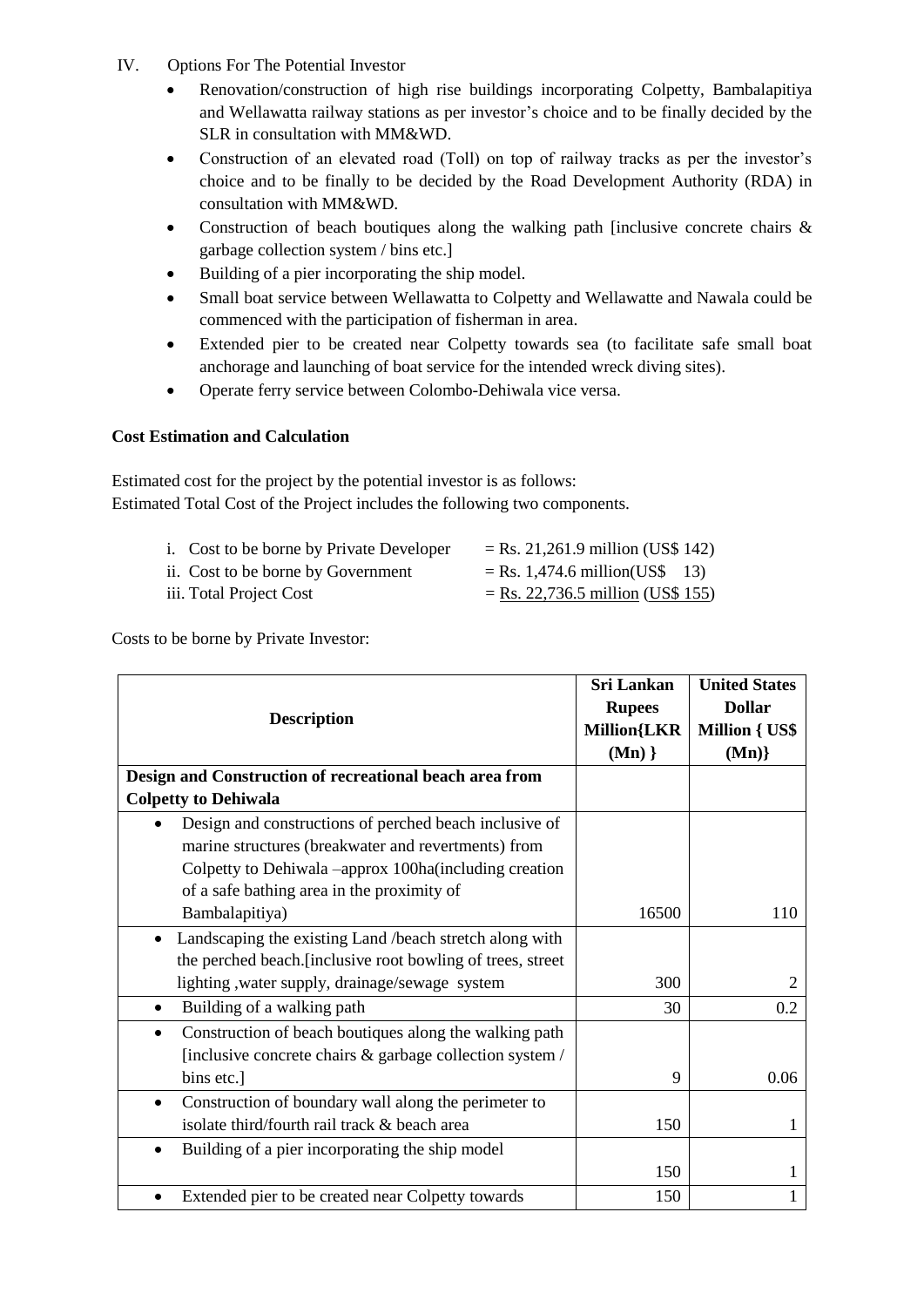| <b>Total Cost (A)</b>                                              | 21261.9 | 141.74 |
|--------------------------------------------------------------------|---------|--------|
| Contingencies $@10\%$                                              | 1932.9  | 12.886 |
| Procurement and consultancy services                               | 900     | 6      |
| Turtle park establishment                                          | 15      | 0.1    |
| Aquarium establishment<br>٠                                        | 300     |        |
| Amusement park establishment<br>$\bullet$                          | 750     |        |
| participation of fishermen in area                                 | 75      | 0.5    |
| Wellawatte to Nawala could be commenced with the                   |         |        |
| Small boat service between Wellawatte to Colpetty and<br>$\bullet$ |         |        |
| sites)                                                             |         |        |
| launching of boat service for the intended wreck diving            |         |        |
| sea (to facilitate safe small boat anchorage and                   |         |        |

Cost to be borne by the Government:

| <b>Description</b>                                                      | LKR (Mn) | US\$ (Mn)      |
|-------------------------------------------------------------------------|----------|----------------|
| Design and Construction of recreational beach area from                 |          |                |
| <b>Colpetty to Dehiwala</b>                                             |          |                |
| 14 drainage outlets including Wellawatte canal outlet &                 |          |                |
| Dehiwala canal outlet to be connected or extended                       |          |                |
| outwards                                                                | 150      | 1              |
| Clearance, preparation of land along the coastal belt from<br>$\bullet$ |          |                |
| Colpetty to Dehiwala                                                    | 9        | 0.06           |
| Preparation and leveling of land area for development<br>$\bullet$      | 150      | 1              |
| Establishment of 02 extra life guard stations[Coast Guard]<br>$\bullet$ |          |                |
| along with tourist police posts at Bambalapitiya &Colpetty              | 9.6      | 0.075          |
| Construction of car park, wash room complex each near<br>$\bullet$      |          |                |
| Colpetty, Bambalapitiya & Wellawatte railway stations                   | 150      | 1              |
| Establishment of two RO plants at Bambalapitiya<br>$\bullet$            |          |                |
| &Wellawatte to provide public with free drinking Water                  | 15       | 0.1            |
| Construction of 03 overhead bridges (for pedestrian) at<br>$\bullet$    |          |                |
| Colpetty, Bambalapitiya & Wellawatte for the public to                  |          |                |
| come from Marine Drive towards beach                                    | 750      | 5              |
| Other expenses (socio economic survey, bathymetric<br>$\bullet$         |          |                |
| survey, hydraulic reports, media campaign professional                  |          |                |
| charges etc.)                                                           | 60       | 0.4            |
| Contingencies@10%<br>$\bullet$                                          | 129.36   | 0.86.          |
| Total Cost (B)                                                          | 1422.96  | 9.49           |
|                                                                         |          |                |
| Relocation of Housing, Restaurants & Government Institutions            |          |                |
| Land acquisition [50 perch approx.] cost for relocating 50<br>$\bullet$ |          |                |
| families and construction of 10 storied building                        | 300      | $\overline{2}$ |
| Payment of compensation for 20 fishing families<br>$\bullet$            | 11.5     | 0.07           |
| Payment of compensation for relocation of 03 restaurants<br>$\bullet$   | 30       | 0.2            |
| Land acquisition [30 perch approx.] cost for relocating<br>$\bullet$    |          |                |
| SLN, Coastguard, Police and Police inspector's mess and                 |          |                |
| construction of 07 storied building                                     | 160      | 1.06           |
| Contingencies @10%<br>$\bullet$                                         | 50.15    | 0.33           |